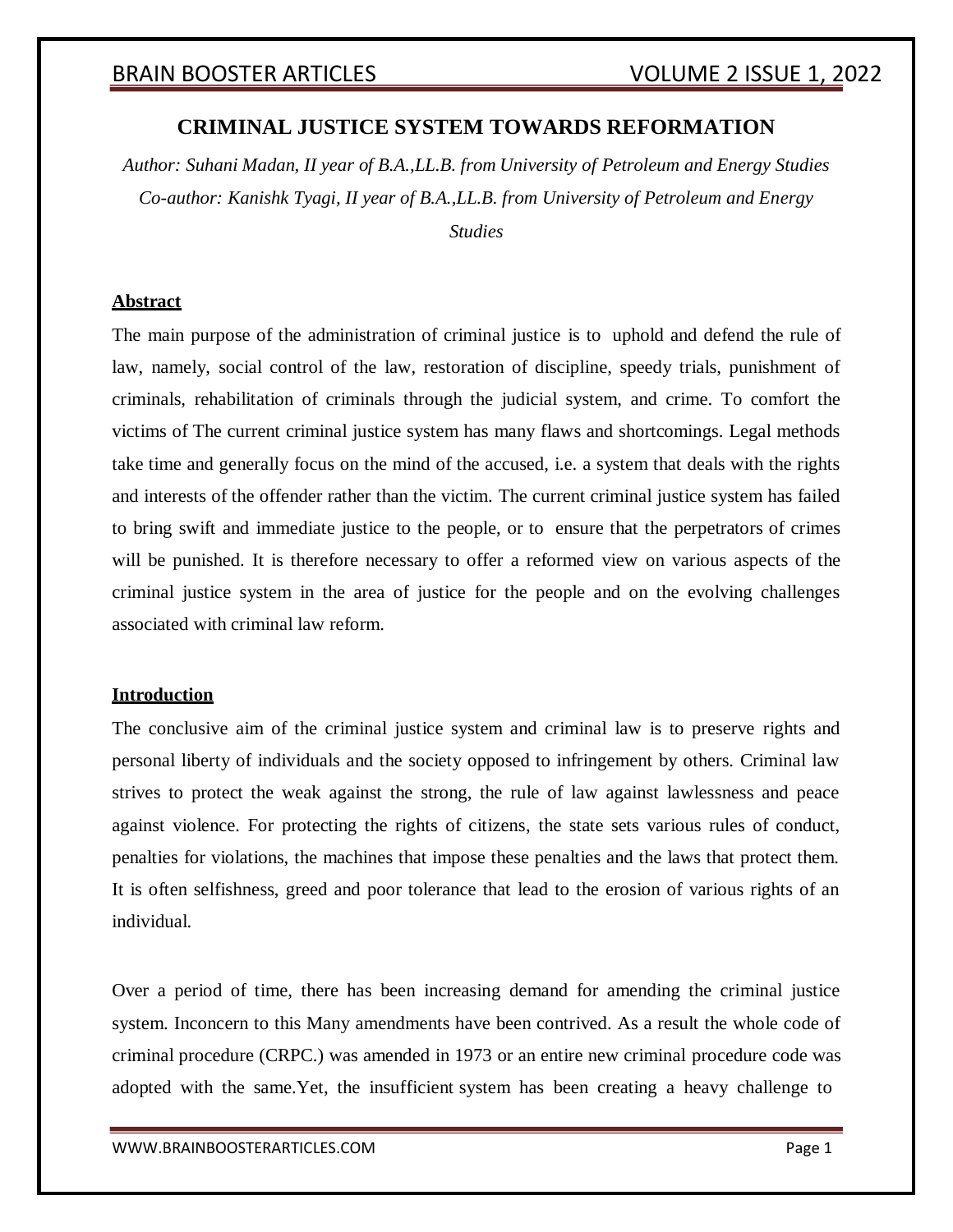legitimacy of the system as well as influencing the social system unfavorably. Once said by Mr. R Venkataraman, who was the former president of India said that "The bane of the Criminal justice system was delayed investigation, absence of witness, delay, cumbersome procedure , lengthy judgements, paucity of criminal courts and large number of vacancies of judges. He also mentioned that all these need to go through a process involving a complete maintenance of the environment around.

The crime rate of  $71<sup>-1</sup>$ out of the total 72 identifiable crimes committed in India showed an alarming increase from 2003-2004 (from 514.4 in 2003 to 555.3 in 2004) and decreased from 455.8 in 2005 and then slightly decreased again to 455.7 in 2006. However, it increased to 504.5 in 2007, 515.0 in 2008, 570.8 in 2009, and then dropped to 569.3 in 2010 and to 516.7 in 2011. and then dropped to 497.9 in 2012. The sharp drop in the crime rate offrom 555.3 in 2004 to 455.8 in 2005 may be due to the exclusion of some unrecognized crimes from the data of, which were inadvertently included as a crime leader in the Calcutta Police data of 2005. crime for "other SLL crimes" preceding to year 2005 as well as crime rate in concern of ipc crimes increased by 9.6% during 2013, from 196.7 in the year 2012 to 215.5.

| <b>YEAR</b> | <b>CRIMES</b><br>$\overline{\textbf{N}}\textbf{O}$<br>OF<br><b>REPORTED</b> | <b>RATE OF CRIME</b> |
|-------------|-----------------------------------------------------------------------------|----------------------|
| 2009        | 66,75,217                                                                   | 570.8                |
| 2010        | 67,50,748                                                                   | 569.3                |
| 2011        | 62,52,729                                                                   | 516.7                |
| 2012        | 60,41,559                                                                   | 497.9                |

<sup>&</sup>lt;sup>1</sup> The National Crime Records Bureau (NCRB) is headquartered in New Delhi and is part of the Indian Ministry of Home Affairs (MHA). Crime rates are calculated by dividing the number of reported crimes by the total population. The result is then multiplied by 100,000.

[WWW.BRAINBOOSTERARTICLES.COM](http://www.brainboosterarticles.com/) **Page 2**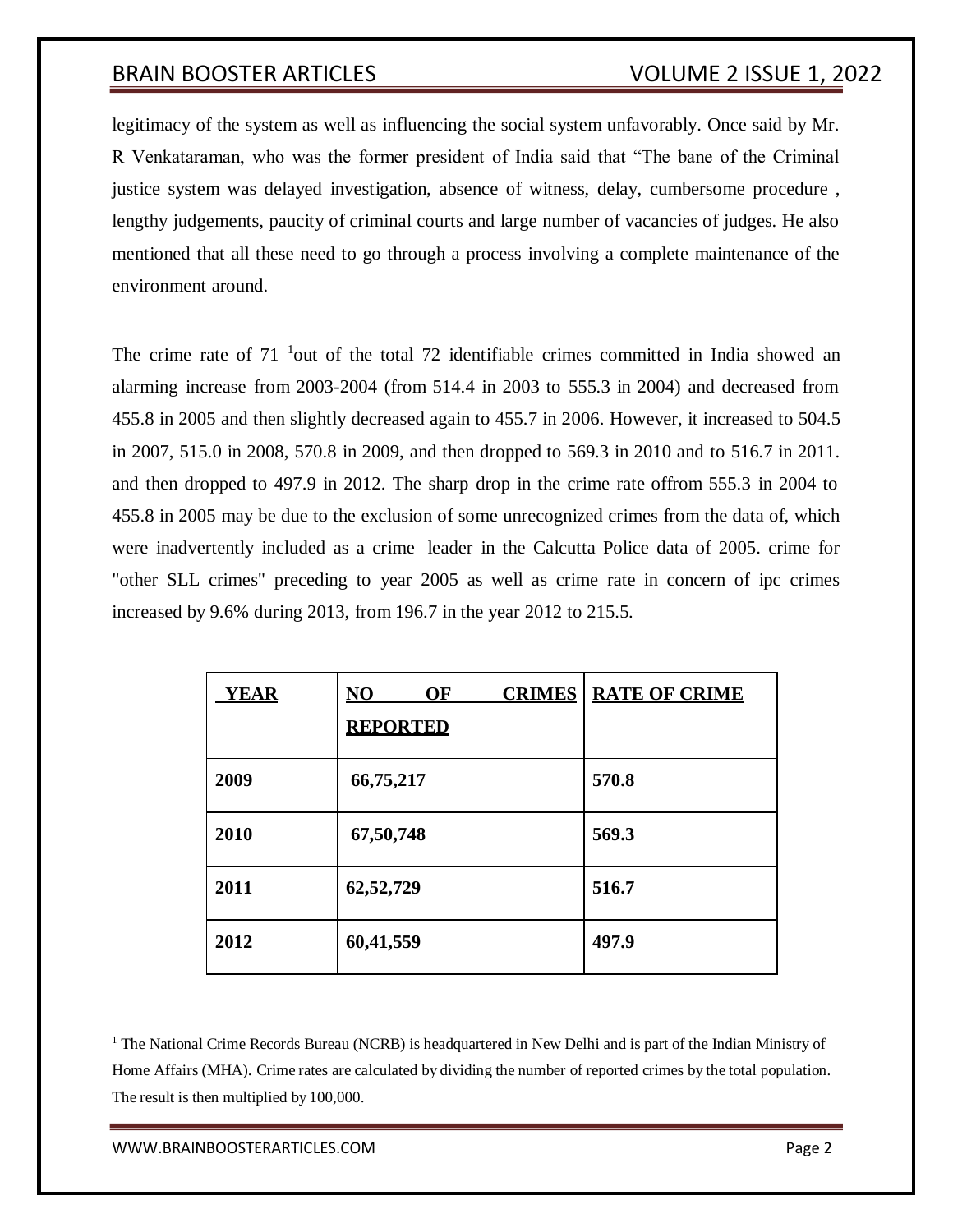| 2013<br>66,40,378 | 540.4 |
|-------------------|-------|
|-------------------|-------|

### **Law and Crime: an approach from the past**

There is a strong link between law and crime. Law governs every aspect of our lives, but there are still some loopholes where crime can thrive. The main purpose of the previous law was to put an end to criminal activity that occurred in everyday life. The purpose of these rules was to instill fear in people's minds so that they would think carefully before attempting illegal activity and watch over those actions carefully.

Criminal punishment has always been a private matter. The Lex Talionis principle was used to determine punishment. This is a term that means that the victim or the victim's family seeks retaliation against the offender in order to retaliate for personal misconduct, that is, eye for an eye. Personal revenge was not only a right, but an obligation in many cases. In all forms of society, every tribe, family, and clan had to avenge the suffering they and their families suffered. "Punishment rules all mankind. Punishment alone saves them. Punishment awakens while her guards are asleep. Think of wise punishment as the perfection of justice."

~ Manu's saying.

Garuda Prana is a series of instructions given by Lord Vishnu to Garuda (King of Birds), the bearer of Hinduism. This version of Garuda Plana, which survived to this day, was written between 800 and 1000 AD. It covers subjects such as law, astronomy, medicine, linguistics, and jewelry. A medium-sized Sanskrit prana including 19000 Shloka. WeishnaVaprana is another name for it. Various crimes are defined and penalties are stipulated in this prana. The punishment was very severe, barbaric and unsuitable for civilized society.

- Yamakin crows roasted them in a hot oil tank as a punishment.
- Attacked by mace
- Reverse roasting in Agnikunda with limbs tied from behind.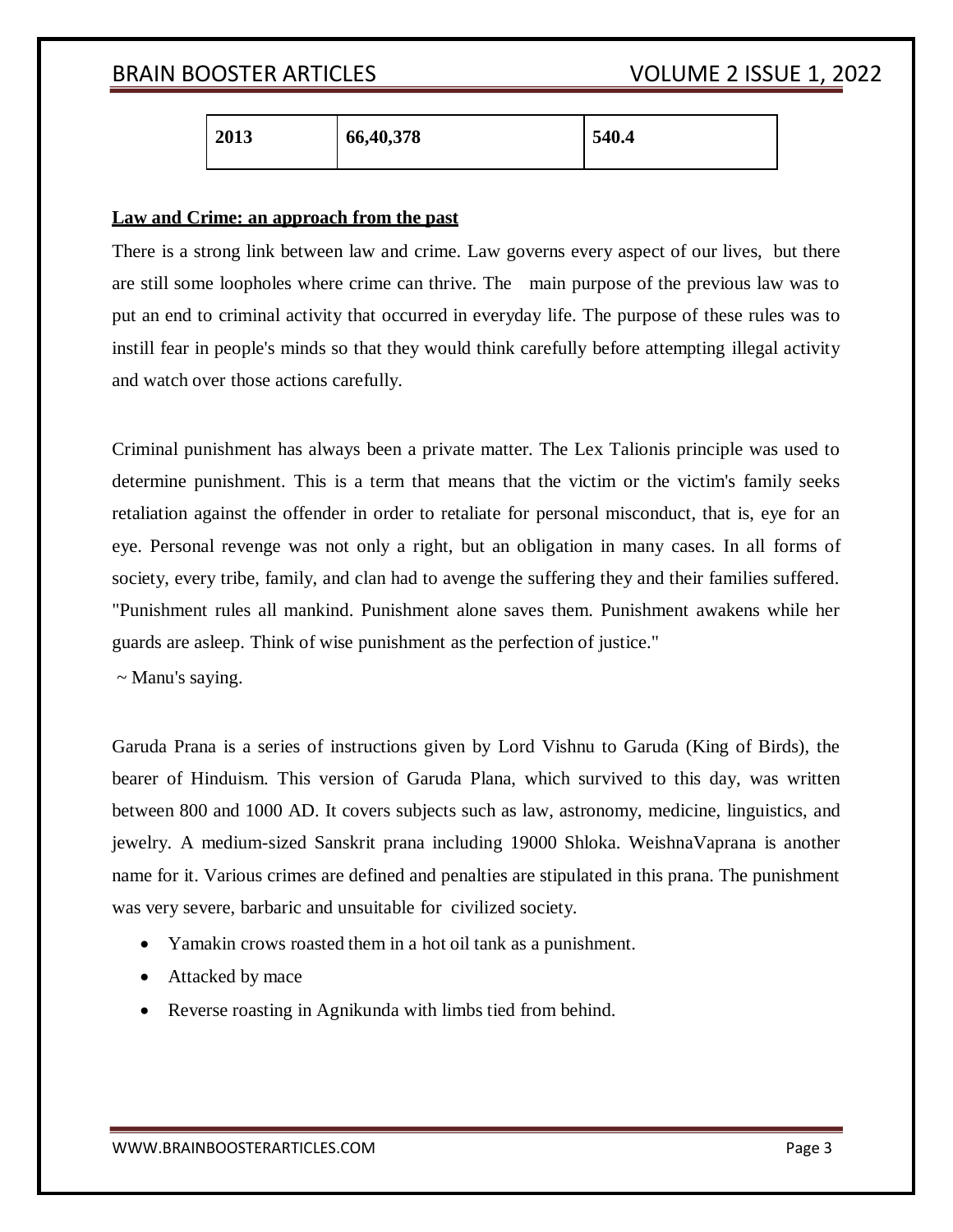When performing the text, the ancient Indians made a clear distinction between upper and lower caste members. According to Chanakya's arthashastra, high-caste criminals were less severely punished, and lower-caste criminals were more severely punished. In his opinion, even if the Brahmin commits a crime, he must not be tortured like other people. They are also exempt from the death penalty.

For example, a kshatriya who commits adultery with a woman receives the final punishment, but Vaishya, who commits the same crime, loses all possessions and Shudra is burned at the stake. Both Hindu and Islamic criminal law promoted severe punishment based on the concepts of revenge (eye for an eye), deterrence, and incapacity, and the theory of recovery and rehabilitation received less attention. .. In the Hindu community, punishment was also discriminatory, with lower classes receiving more severe punishment. Most of the ancient law was the result of numerous religious interpretations, including the Manusmriti and Altashastra for Hindus and the teachings of Shariah and Mohammad for Muslims. Severe punishment was widespread in ancient times, as religious crime was regarded as an evil reification for its observance.

### **Medieval Perspective on Law and Crime**

The administration of civil and criminal justice was carried out by ancient Hindu monarchs in accordance with the law of Dharmashastra. Gifts, sales, splits, bail, non-payment of debt, contract breaches, quarrels between partners, assaults, injuries, breach, property damage and assault are covered under less than 18 headings of ancient Hindu law, modern civil and criminal law. When Warren Hastings was Governor-General of India, Banaras Pandit drafted a Hindu code at his request. This is called the Gentoo Code and was printed in London by the East India Company in 1776. This is called the Gentoo Code and was printed by the East India Company in London in 1776. Under Roman law, the punishment for theft was divided into open theft and hidden theft, each with different penalties. The former was fined and the latter was the most horrific. Amputated hands or feet at the judge's discretion. Robbers and robbers were also punished by the death penalty. The legal killing of a person as a punishment for a crime committed, such as the death penalty, is known as the death penalty.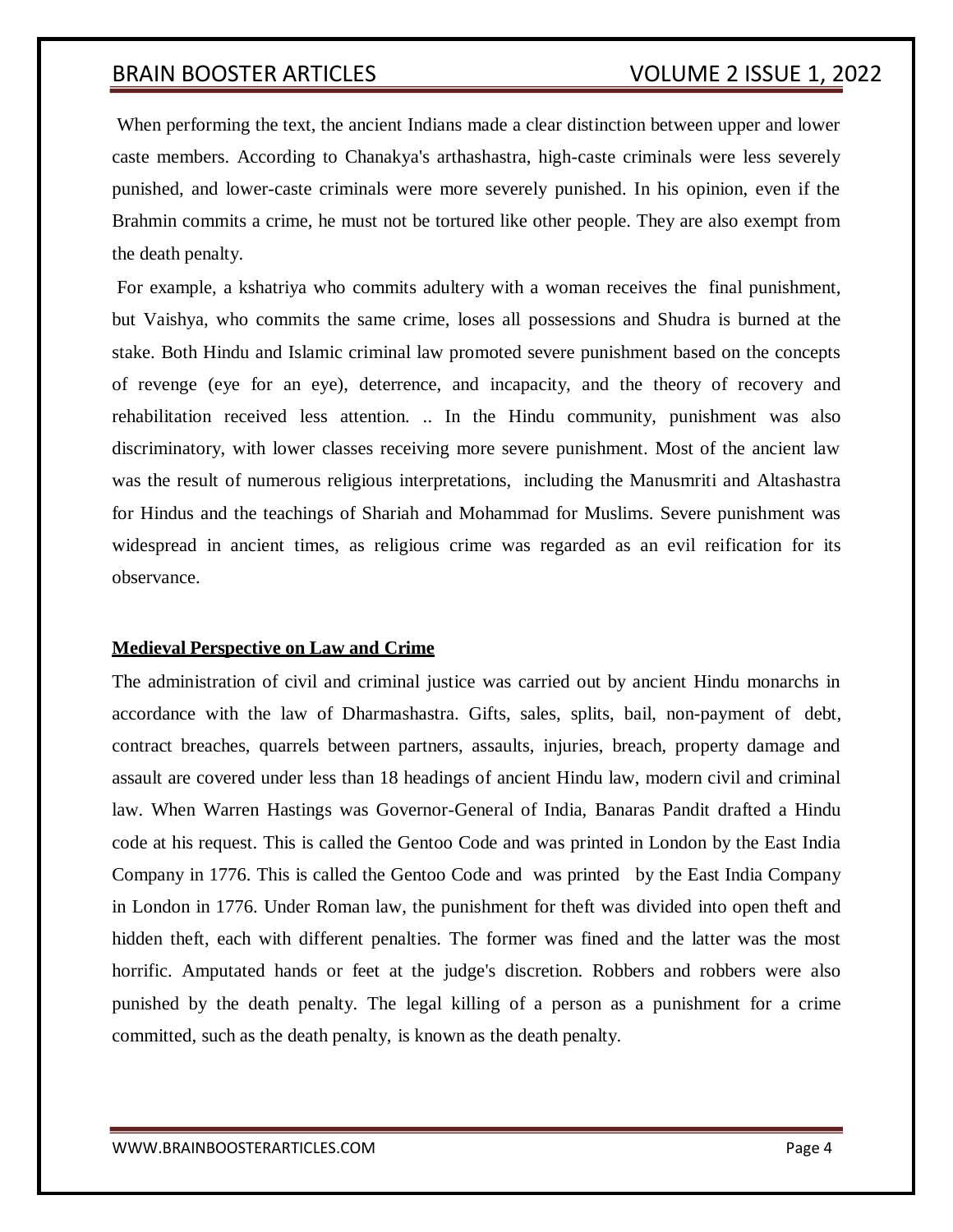In other words, it means that the government has approved the practice of executing someone as a punishment for a crime. The death penalty was widespread in ancient India. It was the toughest form of punishment, and the methods used to provide it changed from time to time. One such method was to stone the woman to death. Stoning is a form of the death penalty, in which a group of people throw stones at the victim until they die. The criminal is forced to stand in a shallow ditch dug in the earth, surrounded on all sides by others throwing stones at him until he dies. Some Islamic countries, such as Afghanistan and Saudi Arabia, continue to use this punishment method. Pilory,The "plunger" criminal was forced to stand in a public place, his head and hands tied with an iron frame, and he couldn't move. Then he was whipped, branded, or stoned, or his ears were fixed to his pillow. Dangerous criminals could be tied to a wall before being shot or stoned. It is arguably a very horrifying and brutal method of punishment and was often used in the 19th century. The criminal was imprisoned in a wall. It was the most vicious, barbaric and painful way to execute the death penalty.

### **Law and Crime in the Modern World**

India's Criminal Code and Code of Criminal Procedure have undergone numerous revisions over the years to ensure that they remain relevant to the present era and society. Various views on criminal law have been put forward by lawyers and philosophers. According to Professor KD. Gaur, there are four theories that have appeared in criminal law. Civil law, social, moral, and collective conflict theory. According to the famous philosopher Henry Maine," the criminal law of ancient civilization was not a criminal law, but a wrong law."

Initially, there was no distinction between the laws. There was no civil or criminal law. All the laws that were broken were punished in the same way. Whether you stole jewelry or your neighbor's pet, you had to be compensated by either compensation or other common type of punishment. Monetary value was associated with human life. Not all communities follow the principle of eye for an eye. Others have added supervisory value to all human life that had to be repaid. Before making a judgment, the judge must consider the criminal's background, environment, circumstances, and training. Sometimes it's a criminal situation, not a real purpose.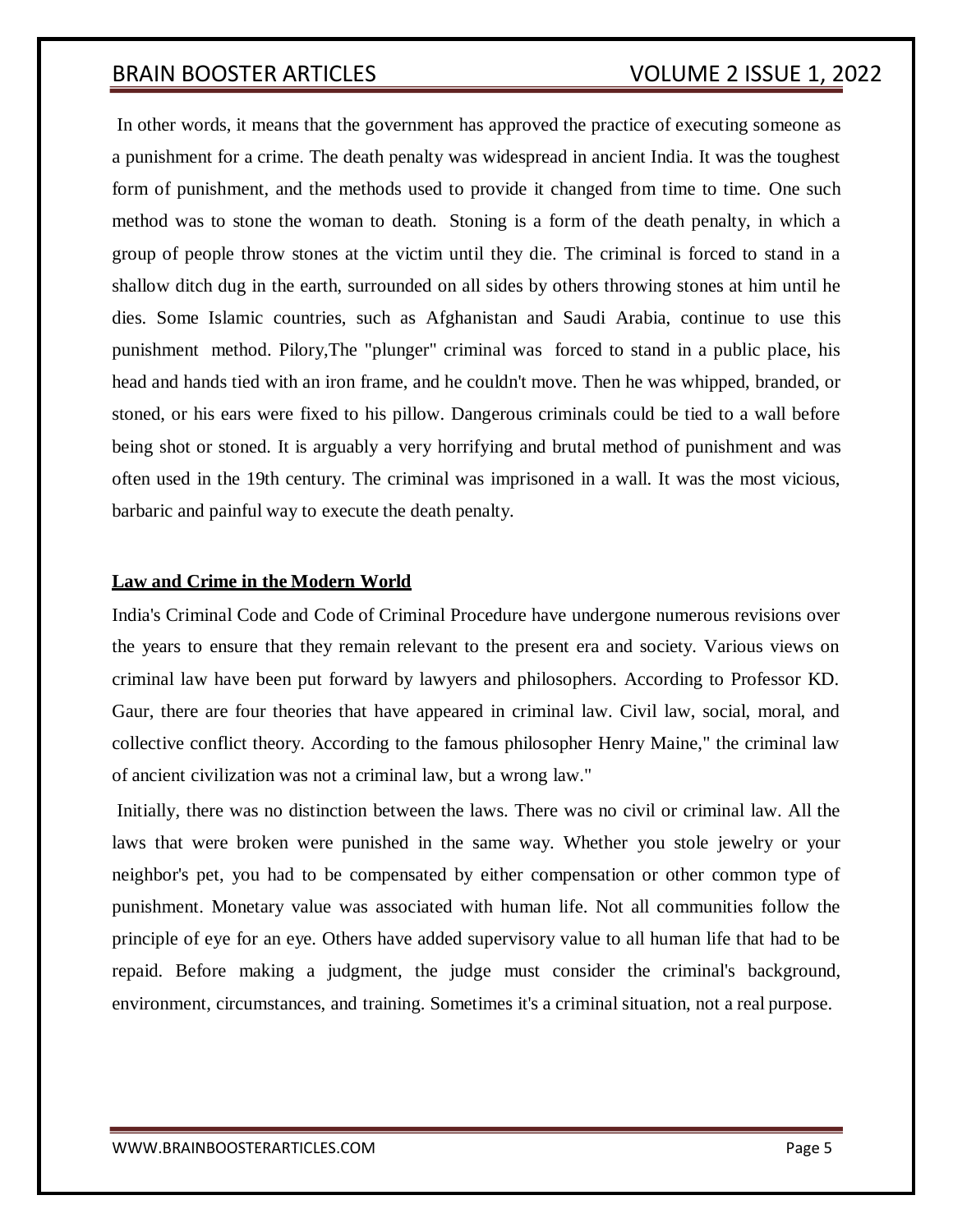The Supreme Court in Musa Khan and Ors vs. State of Maharastra<sup>2</sup> said that the law is part of a social law that aims at preventing juvenile delinquents from becoming criminals by providing education and being treated in a reformative manner. This theory prohibits all forms of corporal punishment. These programs aim to turn law violators into citizens by allowing orthodontic prisoners to lead normal lives. Often known as correctional facilities, these prisons treat criminals humanely and release them when they believe they are ready to interact with others in the community. Probation or probation is often used as a means of rehabilitating criminals. She sees the exclusion of criminals from society as an attempt to reform and protect them from social exclusion. In case of Narotam Singh v. State of Punjab<sup>3</sup>, the Supreme Court ruled that "the purpose of the criminal law is to promote rehabilitation and ensure social justice without disrupting the conscience of the community."

The essence of the reform law lies in the legal provisions. Section 82 of the Indian Criminal Code of 1860, exempts children under the age of 7 from criminal liability. However, if the child is between the ages of 7 and 12, immunity is extended if sufficient levels of understanding are not yet obtained to assess the nature and outcome of the behavior. Section 6 of Probation of Offenders Act 1958, was convicted of a criminal offense in which a person under the age of 21 was sentenced to imprisonment, but if he was not sentenced to imprisonment, the court released him for good deeds. Section 27 of the Prison Act of 1894 provides for the isolation of adult offenders, juvenile offenders, and female prisoners. Their goal is to protect young people from pollution and exploitation by other criminals.

The Reformatory Schools Act of 1897 empowered the state government to establish orthodontic schools. Section 399 of Cr.PC ,1898 Established Reformed Schools in areas where the Reformed School Act did not apply. These schools are usually for "juvenile delinquency".

### **Causes of crime**

Political influence on representatives of all relevant bodies (such as the police, prosecutors, courts, and officials) seems to make them vulnerable. Money and power are behind many unresolvedcases which are too protracted thus, denying justice. Law enforcement agencies often commit crimes by hiding crimes of important or famous VIPs and facilitating their escape from

[WWW.BRAINBOOSTERARTICLES.COM](http://www.brainboosterarticles.com/) **Page 6** 

<sup>&</sup>lt;sup>2</sup> AIR 1976 SC 2566

<sup>&</sup>lt;sup>3</sup>AIR 1978 SC 1542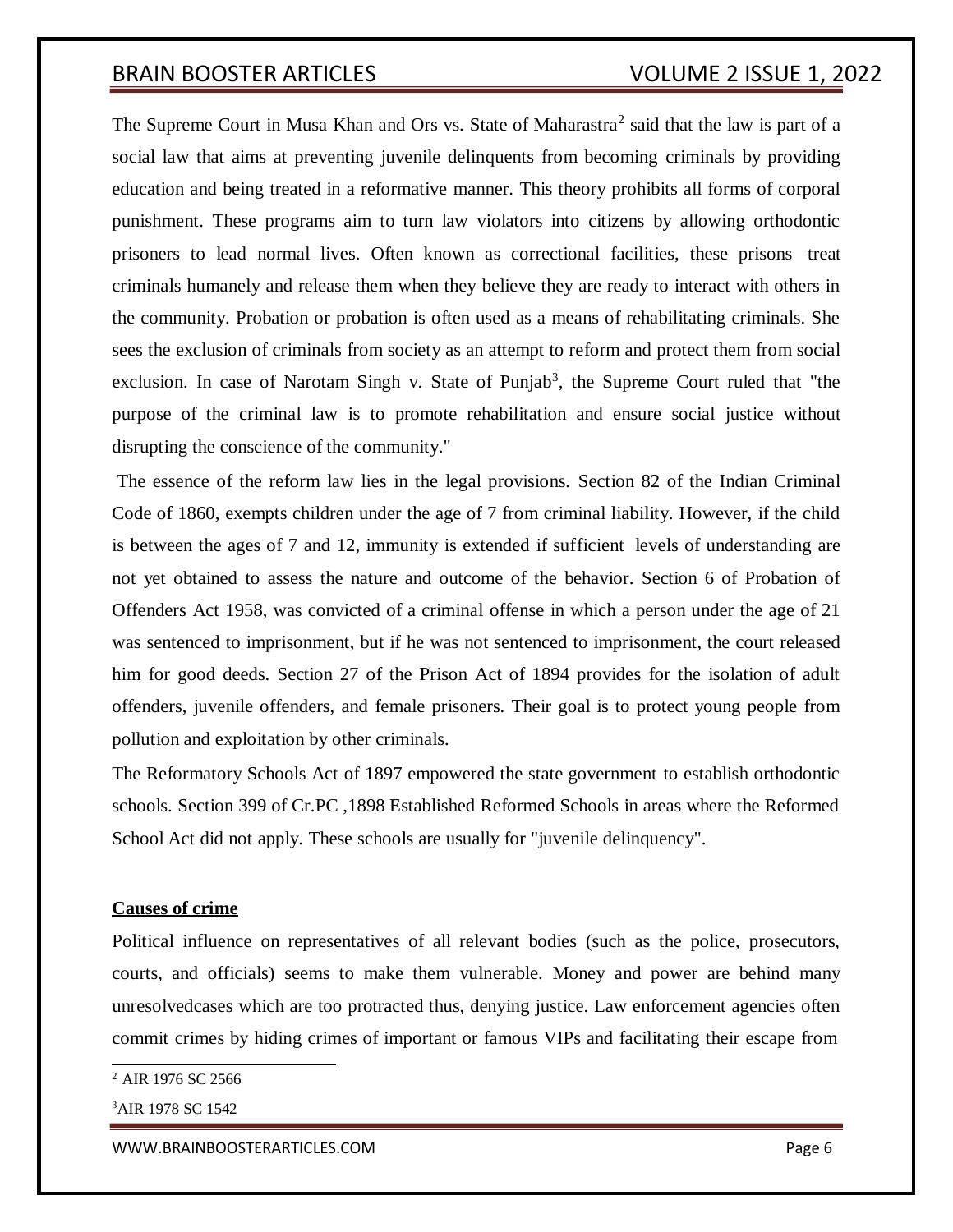the hands of the law, as well as the countless cases of VIPs who have been subjected to class 1 treatment in prisons and prisons, which even extend to their breakout fromprisons. As a result, it repeatedly increases the confidence of criminals.

Any party involved in a criminal justice issue can be a police officer, a lawyer, a court, or various investigative agencies. They are violating their obligations and challenging the judicial system. In addition, there is hardly any effort on the part of the government and administration to provide the basic facilities for the parts of the criminal justice system mentioned above, yet they are compelled to work in consistency along with the same age-old traditional infrastructure . In addition, they also lack proper training to handle and investigate crime and also have tremendous work and investigation pressure. On average, an investigator has to process 122 cases a year.<sup>4</sup>According to the Justice Malimath report, the two main problems hitting thecriminal justice systems are the high volume of pending criminal cases and the excessive delays in resolving criminal cases on the one hand, and the extremely low rate of convictions in cases that include severe crimes on the other. In terms of the number of unresolved court cases, there is a large backlog of the approximately 31.28 million cases pending in various courts, including the Supreme Court. The biggest flaw noted in the commission's report was its conflict with the public interest, as it was intended to give police officers many powers that could infringe the public interest in all similar ways. "Absolute power is prone to absolute corruption."

Judge Malimath's committee also recommended the standard of proof, i.e. "proof beyond a reasonable doubt" which is applied to criminal cases till today, without realizing that it will lead to conviction of innocent people, even if the trial is unable to establish his guilt.

Things are grim in the reviews, and no one cares about the reality of the matter. Neither the plaintiff nor the accused understands the scenario and sometimes even the lawyers do not understand the pending proceeding. There have also been recent developments in the legal field called "public litigation". In this case, the court may bring an action at the request of the public or in good faith. judge. Additionally, more and more people are going to court in everything and anything despite the exorbitant litigation costs, ambiguous cases and adjournments that attorneys

<sup>4</sup>Padma Ramchandran, "Criminal Justice Renewal," The Hindus 28, January 2003.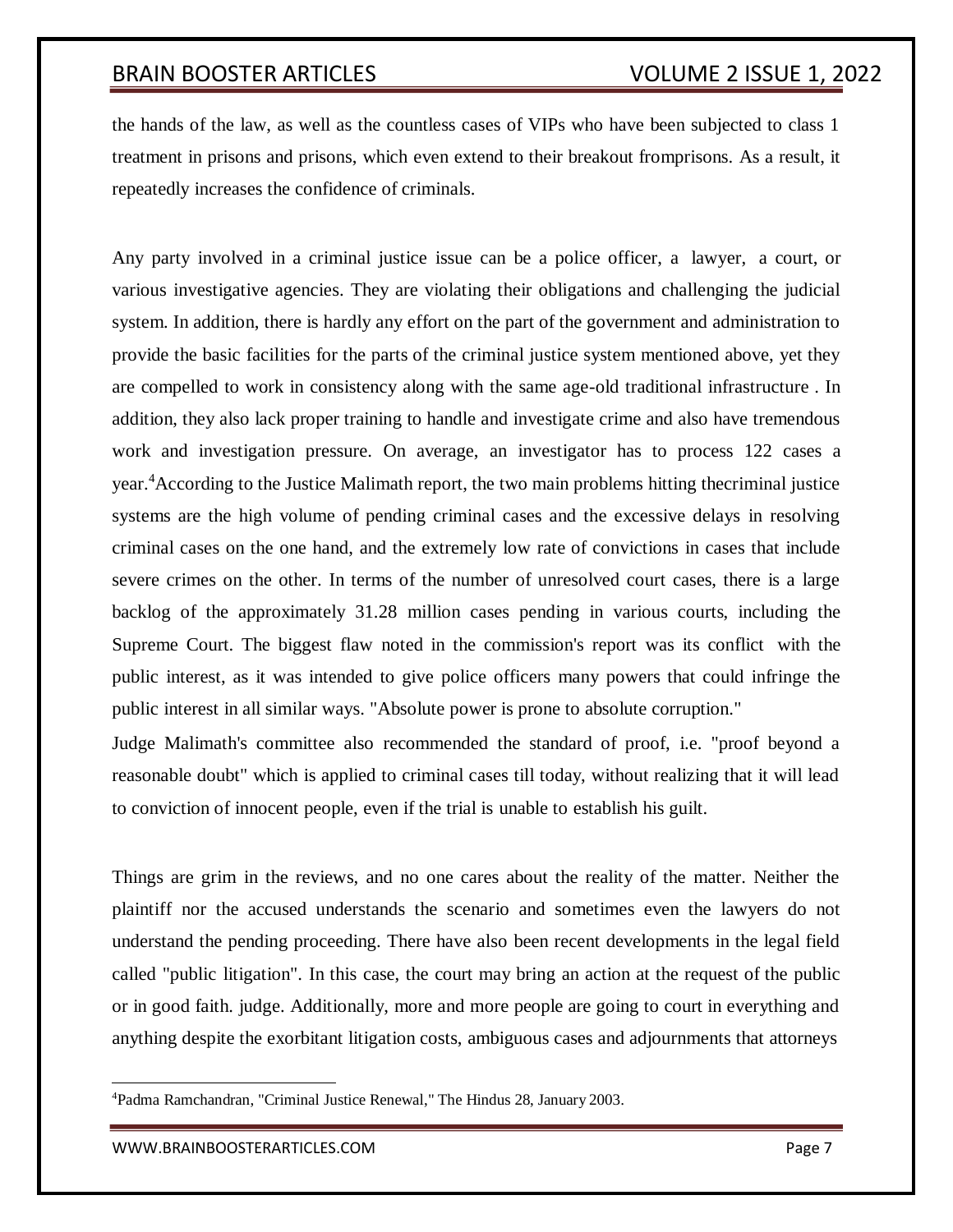demand under apology, which is often wrong in many cases for delaying the procedure. One of the other achievements in the field of litigation is the development of the concept of litigation in the public interest. A new wave of litigation of public interest that began in the United States in the 1960s has hit Indian courts in recent years. It has become a convenient tool for people to petition in various high Courts and the Supreme Court of India and often such petitions are less of public interest and more driven by personal rivalry or personal gain, and sometimes by the media.

The report "Indian Prison Statistics 2013" published in October 2014 by National Crime Records Bureau under the Ministry of Foreign Affairs of the Government of India revealed the shocking fact that thousand people are on trial. They are imprisoned in different prisons, mostly in states like Uttar Pradesh, Delhi and Punjab, the worst is Bihar in prisons, where more than 30% of all prisoners stand trial and serve more than five years. The bail is a term commonly used to refer to the release from the court, as "Custodian Legis". The right to receive a guarantee, ie. The right to be released from prison in a criminal case after having provided adequate security is recognized as an essential aspect of human rights in any civilized society. This concept is based on the basic principle that it is unfair to deprive persons of their liberty and freedom, if their presence is necessary for investigation, trial and investigations in court.

The Supreme Court of India for the first time noticed the plight of the pending trials in the historic case Hussainara Khatoon v. State of Bihar<sup>5</sup>in 1979 where it was recognized that thousands of the detainees on trial were held in various Bihar prisons for a period of longer than the maximum sentence they could receive, if convicted. The court in this case held that the detention of the accused was clearly unlawful and violated. The basic right to life guaranteed under Art. 21 Constitution of India. Court also held that Speedy's trial was constitutionally mandated and that the state could not prevent constitutional mandate simply by citing managerial or financial incompetence.

[WWW.BRAINBOOSTERARTICLES.COM](http://www.brainboosterarticles.com/) **Example 2018** 2022 12:00 Page 8

<sup>5</sup> 1979 AIR 1369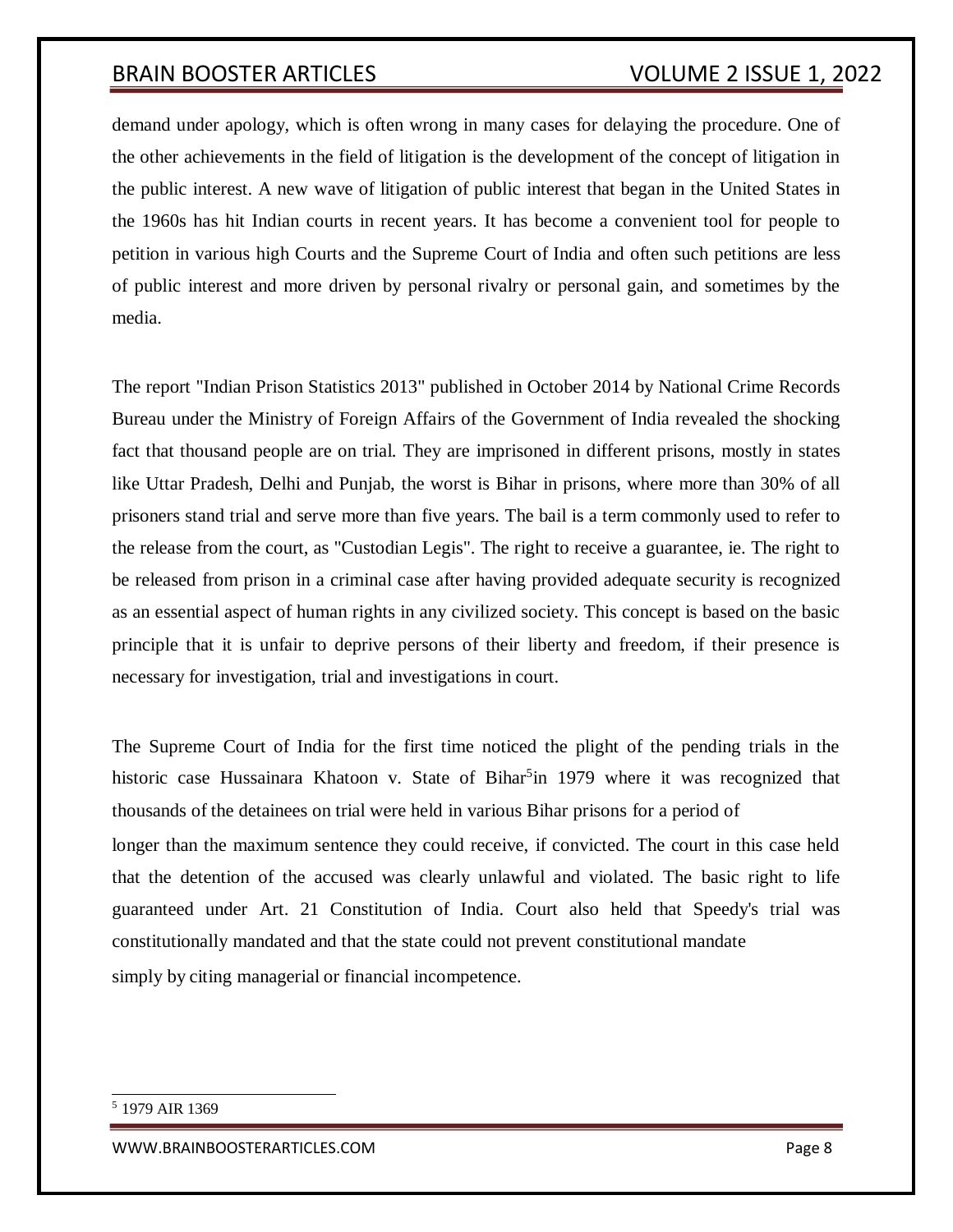In addition, Sanjay Suri, an Indian journalist at the Supreme Court of India, filed a public interest dispute to collect information on seven minors detained in Tihar Prison, Delhi. After a comprehensive investigation, the number of prisoners of the Supreme Court reached and learned that the prisoners live in miserable conditions and that prisons are overcrowded. Accordingly, several instructions were issued to the management of the jail under provisions of the Indian Prisons Act of 1884 to take corrective action so that detainees can use the facilities provided by law and cannot be harassed or tortured. There are also many cases where the number of convictions is very small compared to the cases presented. The level of conviction for crimes determined according to the Indian Penal Code in 2010 was 38.33%, which is much lower than to the same that was 50 years ago in 1960 where the level of conviction for the same was somewhere around 64.81%. It seems clear that the mechanism of interaction between the prosecution and the police/investigating authority has been significantly weakened.

Another problem with the police in India's criminal justice system is that the majority of crimes go unreported. Sexual assault due to lack of motivation, domestic violence etc. The reason for not reporting such crimes is the dignity and respect of the victim and his family. In most cases, heinous crimes such as kidnapping, manslaughter, forced labor, slavery, robbery and dakoidada are not reported to the police due to fear of the criminals of the victim and their families. Police officers at the local police station are also often reluctant to file F.I.R. to keep crime low in their territories, as in almost all states of India this is the basis of assessment of police officers by their superiors, although this low crime system is a completely artificial crime but its practice is certainly a public secret for senior police officers. The guilty are treated, at the expense of the State, in prison; from the taxes paid by the victim to the treasury and on the other hand, it's completely careless and contributes to the permanence of the criminal in prison. The weakness of our criminal justice system is that victims of crime do not get the attention they deserve. Courts licensed by Article. 357 of Code Of Criminal Procedure, of 1973 and Sec. 5 of the Offenders' Probation Act 1958 to compensatevictims of crime, but it seems that the courts rarely resort to such methods.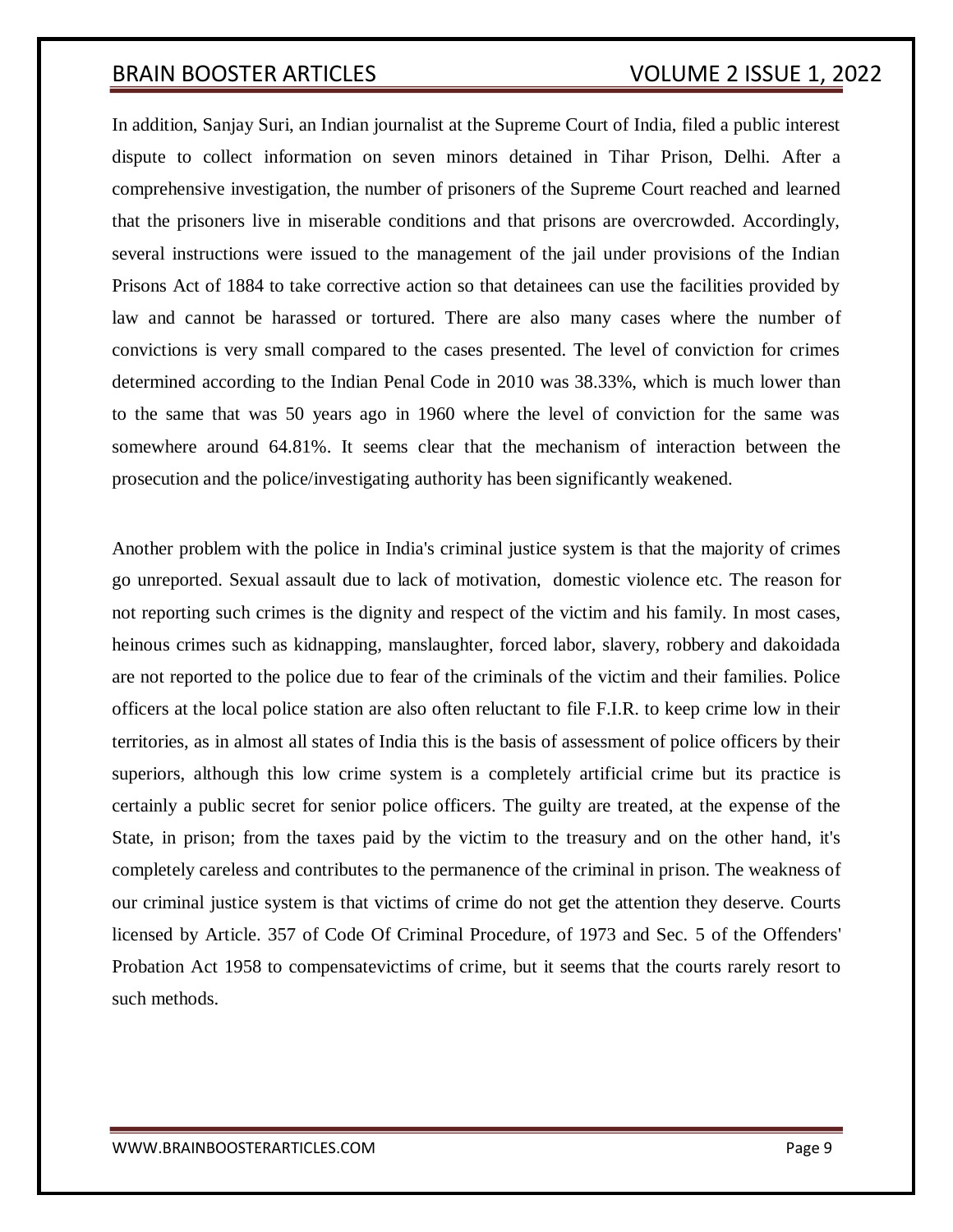### **Current scenario**

Because our criminal justice system is outdated, and patriarchal in nature, it is subject to significant criticism in national and international forums when dealing with human rights issues. Where the criticism comes from our human rights defenders, researchers, writers, journalists, the leaders of the criminal justice systems are meticulous, but strong criticism comes from international (foreign) media, such as Amnesty International, World Watch, etc. The truth is that silence and rejection are always painful and unwanted. Ironically, 2/3 of the criminal system, consisting of legislation and prisons, continues to violate human rights and perpetuate human exploitation, and a small part of the judiciary (especially by the Supreme Court) seeks to protect and uphold human rights. To deal with this problem We have set up the National Human Rights Commission - with all our good intentions. This nation is facing a difficult situation, both internally and externally, as human rights violations are now commonplace and our thoughts and feelings are marked by despair.

Justice Krishna Iyer describes our human rights record as "proving illusion and the promise of unreality." Despite the fact that the guidelines for police, prisons and other bodies were upheld and not violated, the Supreme Court, the human rights watchdog, could only make superficial changes. Courts are too far-fetched and expensive to help poor and illiterate victims of human rights abuses. Without respect, the privileges that the courts now grant are illusory. Judge Krishna Iyer also said"However, the solemnly proclaimed and cherished right to a great tool is nothing but nonsensical typography, unless the competent judge is armed with statutory powers. There is a significant mismatch in the human rights system between regulatory statements and enforcement. This means that the scenario is characterized by serious violations of civil and political rights as well as economic, social, and cultural rights.

### **Suggested reforms**

• The highest standards of professionalism are required to be maintained by the Criminal Investigation System and logistical and technological support must be provided.Serious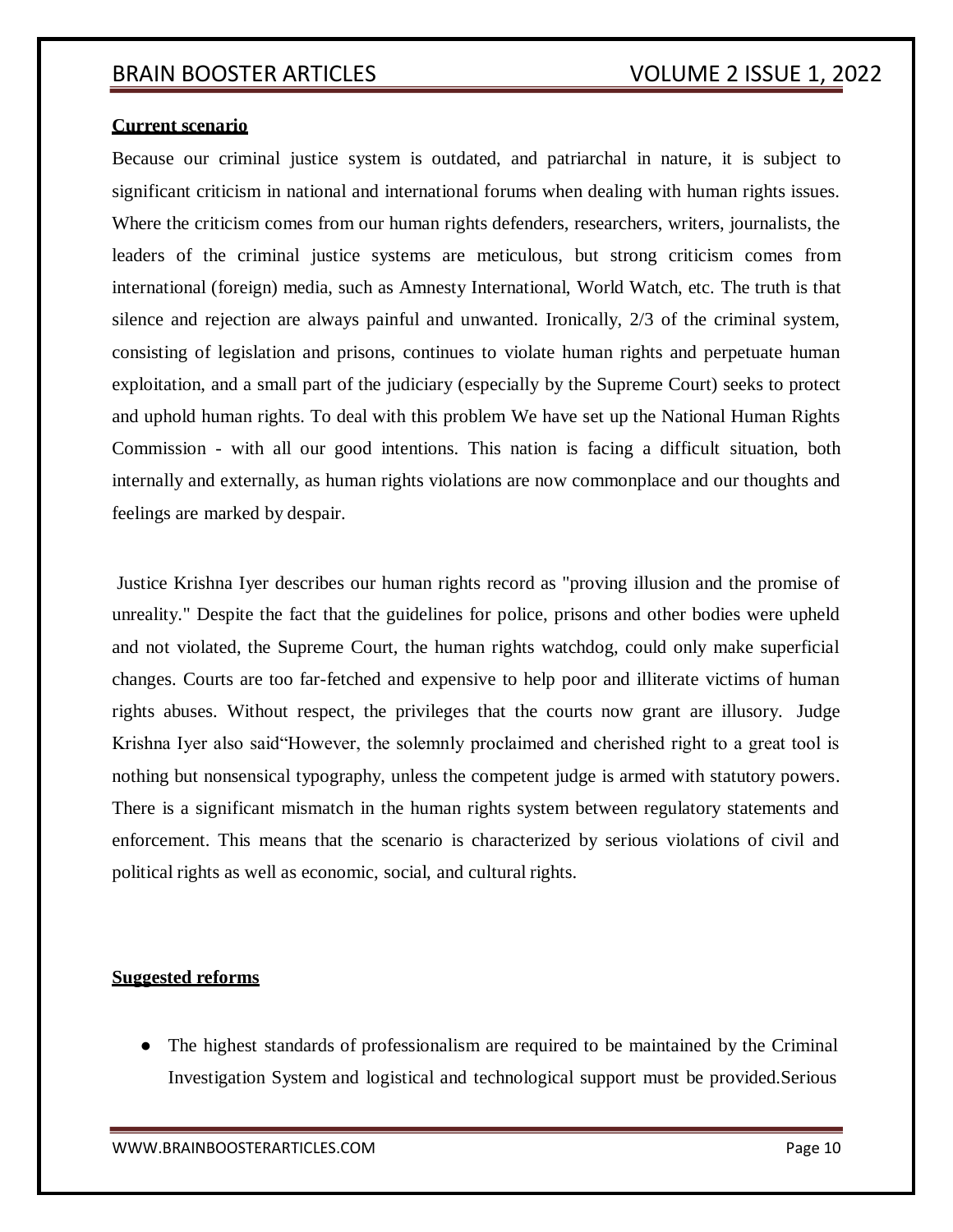crimes should be classified as specialized investigations and only specially selected, trained and experienced investigators should investigate such cases.

- Other reforms What is needed is the strengthening of forensic science institutions with advanced technologies such as DNA fingerprinting technology. The decriminalization process should include a system of plea bargaining, which was recommended by the Indian Legal Council in a report.
- The biggest asset of the police is the confidence of people in investigating crimes and maintaining law and order. In the current scenario, this confidence is at its lowest point, with police increasingly losing public confidence. If the police themselves are seen as violating the law and an abuse of power, they are resented by the public, which further complicates the duties of the police officers, and which negatively affects the investigative system, as a result of which has the same effect on the criminal justice system.
- In order to restore public confidence in the police administration, there should be a periodic review of all arrests made in the districts by district police officers, noting the number of cases where arrests have actually led to the filing of charges and also of these cases, where the arrests made ultimately proved useless. This check will act as a guard on unnecessary grab tendencies.

### **Conclusion**

Therefore, instead of all the above as well as other facts and circumstances, it is clear that the The criminal Justice System must be studied on the basis of its basic reality, and it is time to come up with the best possible reforms in the context of its basic reality, which can benefit the community in general and of course must be adequately protected so as not to escape in accordance with the wishes of those who travel in red beacon vehicles or have a Swiss bank account.Further simplification of judicial procedures and coherence between the judiciary the